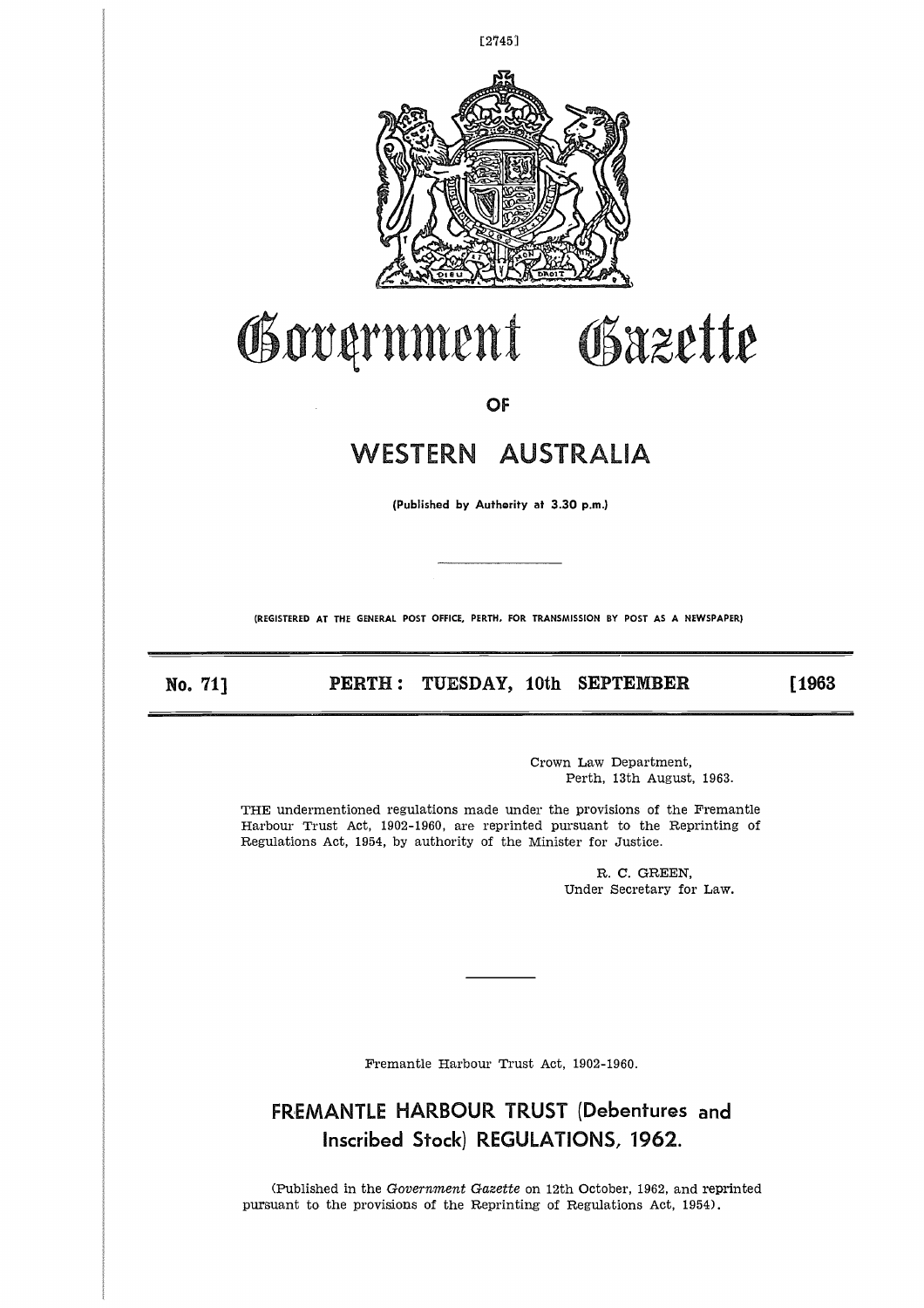Reprinted pursuant to the Reprinting of Regulations Act, 1954 by authority of the Minister for Justice, dated 13th August, 1963.

#### REGULATIONS.

## Part I—Preliminary.

Citation.

1. These regulations may be cited as the Fremantle Harbour Trust (Debentures and Inscribed Stock) Regulations, 1962.

Interpretation.

2. In these regulations unless the context otherwise requires-"debentures" means debentures created and issued by the Trust under the Act;

"Registrar" means the officer for the time being appointed to or acting in the office of Registrar of Stock and includes an acting Registrar of Stock, and any person appointed to be an Assistant Registrar of Stock;

"schedule" means the schedule to these regulations;

"stock" means inscribed stock created and issued by the Trust under the provisions of the Act;

"stockholder" means a person whose name is inscribed in the stock ledger of the Trust in respect of any stock;

"stock ledger" means the ledger of the Trust in which the stock held is recorded or inscribed;

"the Act" means the Fremantle Harbour Trust Act, 1902 (as amended);

"the office" means the principal administrative offices of the Trust at Fremantle;

"the Trust" means the body corporate constituted under the Act by the name of the Fremantle Harbour Trust Commissioners.

Form of debenture.

the schedule.

Application for stock or debentures.

4. (1) An application to purchase stock or debentures may be made on the form accompanying the prospectus and in accordance with the conditions contained in the prospectus, or where no prospectus is issued, then in a form approved by the Trust.

3. A debenture shall be in accordance with Form No. 1 of

(2) An application need not necessarily be rejected because it is not on the required form.

(3) In the case of a joint account, an application for stock shall set forth the names of the applicants in the order in which they are to appear in the stock ledger.

(4) The purchase money for debentures or stock shall be paid by the applicant in accordance with the terms of the application or the prospectus (if any).

(5) On payment in full for any debentures or stock the Trust shall, where the applicant has applied for debentures, issue the same to the applicant and, where the applicant has applied for stock, proceed to allot the same.

## Part IL—Inscription and Issue of Stock.

Stock ledger. 5. (1) After allotment and payment in full for stock, the name of the allottee together with the amount of stock allotted and such other matters and particulars as the Registrar may deem necessary, shall be inscribed in the stock ledger.

> (2) The stock ledger may be kept in the form of a loose leaf ledger or in any other manner approved by the Trust.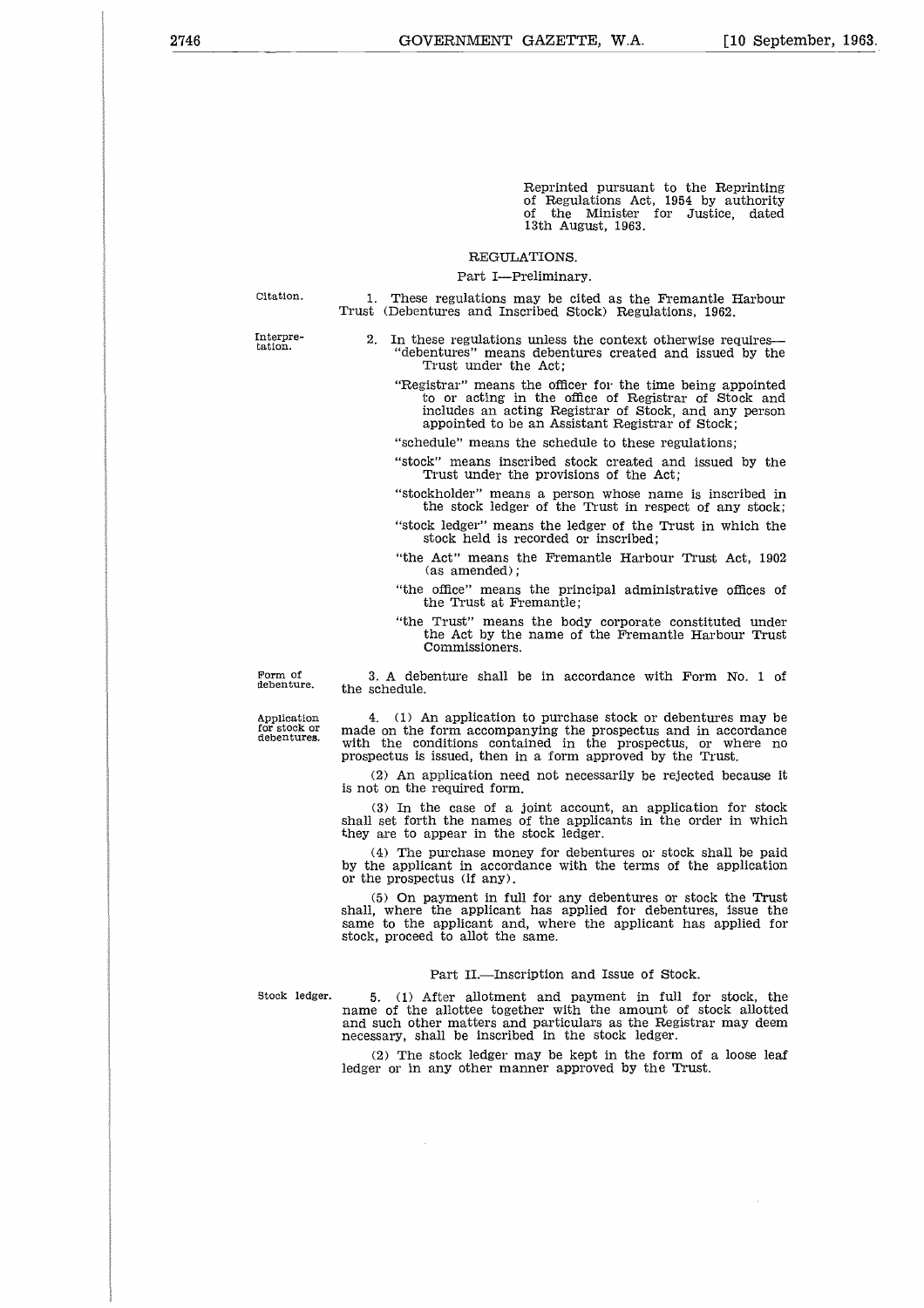(3) Every entry in the stock ledger shall be initialled by the Registrar or such other officer of the Trust as the Trust may from time to time appoint, and the ledger shall be audited from time to time by an officer appointed for that purpose by the Auditor General of the State.

6. (1) Unless the Trust otherwise directs, stock shall be Inscription inscribed or remain inscribed only in amounts of £10 or some mul- of stock. tiple of £10.

(2) Stock may be inscribed in the name of one person or of more persons than one but not exceeding four, and the full name, address, and description of that person or, as the case may be, of each of those persons, shall be entered in the stock ledger.

(3) The Trust and the Registrar shall for all purposes be entitled to regard the person or persons whose name or names is or are inscribed in the stock ledger as the true and absolute owners and holders of the stock in relation to which such name or names is or are so inscribed, and all receipts, acquittances, discharges, releases and documents whatsoever executed by such person or persons in relation to such stock, or the interest thereon, shall be deemed for all purposes and against all persons to be documents duly executed by the person or persons entitled to such stock or interest, as the case may be.

7. (1) Stock shall not be inscribed in the name of a firm as such, but shall be inscribed in the names of the individual partners, but not exceeding four.

(2) Stock may be inscribed in the name of a registered company or other corporation, but the Registrar must first be furnished with a copy of the certificate of incorporation or Act of Parliament or Royal Charter or other instrument under which such company or corporation is established, together with a certified specimen of the seal of the company or corporation, a duly verified copy of any regulations or by-laws or resolutions governing the mode of affixing that seal and the full names and specimen signatures of persons authorised to sign forms in connection therewith.

(3) The Registrar shall cause such documents to be affixed in the signature register.

(4) If from any cause any such authorised person is substituted by another person, notification in writing of such alteration shall be given to the Registrar under seal by the company or corporation.

(5) All forms required under these regulations to bear the seal of a registered company or other corporation shall be sealed and witnessed in accordance with the articles of the registered company or other corporation, provided that the Registrar may require proof that any document has been so sealed.

(6) In the case of a company or other corporation incorporated outside Australia, the Registrar may inscribe stock in the name of that company or other corporation upon the authority of and upon being furnished with a properly executed power of attorney authoris-ing dealings in stock by the attorney on behalf of the company or other corporation.

8. (1) Stock may be inscribed in the name of any friendly society or industrial union of employers or industrial union of workers or other industrial organisation which the Registrar is satisfied is registered under the laws of any State of the Common-wealth, or any branch of any friendly society, industrial union or industrial organisation so registered, or in the name of any organisation or body incorporated under the provisions of the Associations Incorporation Act, 1895 (as amended).

Friendly societies, industrial unions, industrial organisations or incor-porated associations.

(2) Any union, organisation, society or body in whose name stock is inscribed under this regulation shall furnish the Registrar with a certificate in the form approved by the Trust containing

Companies, firms and corporations.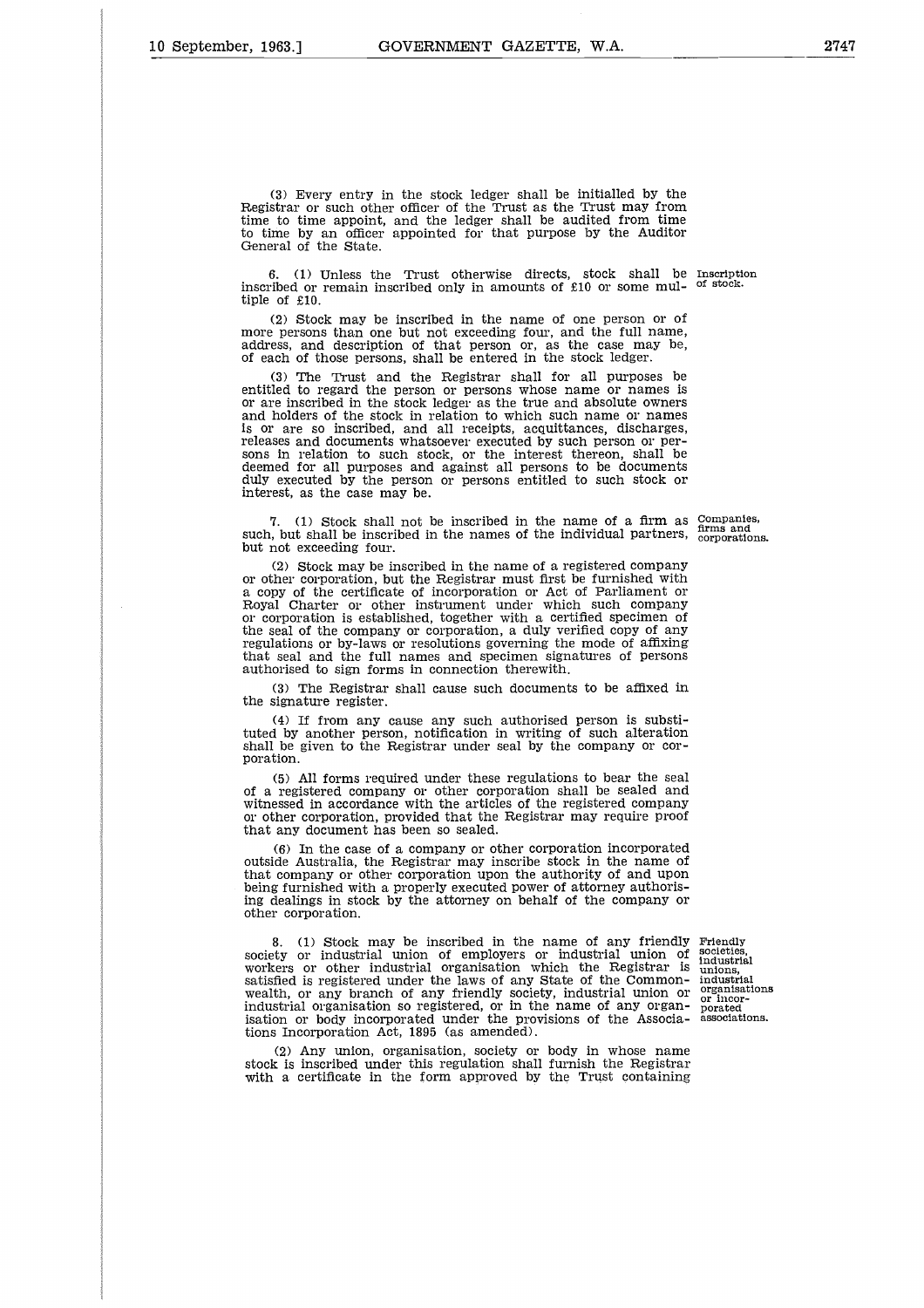the names and signatures of two or more persons who are appointed to sign any document relating to stock inscribed in the name of such union, organisation, society or body. Certificates, receipts and other documents relating to stock inscribed under this regulation shall be issued only to such person or persons as are appointed in that behalf, and no transaction in relation to stock inscribed in accordance with this regulation shall be effected unless the transaction is authorised by the person so appointed, and the Trust shall be under no liability in respect of any such transaction which is or purports to be so authorised.

(3) Whenever any person is appointed to replace a person authorised in accordance with the certificate, the union, organisa-tion, society or body shall furnish the Registrar with a fresh certificate in accordance with this regulation.

Trusts not recognised.

9. (1) No entry of any trust shall be made in the stock ledger and the Trust and the Registrar shall be entitled to treat the person or persons whose name or names is or are inscribed in the stock ledger in respect of any stock as the absolute owner or owners thereof and accordingly shall not be bound to recognise any equitable or other claim to or interest in such stock on the part of any other person.

(2) Executors, administrators and trustees shall not be registered as such but in their individual names without reference to any trusteeship.

10. Any change of address of a stockholder shall be forthwith notified by him in writing to the Registrar.

Marriage of female stockholder.

Correction of mistake in stock ledger.

Signatures of stockholders.

Change of address.

11. (1) On the marriage of a female stockholder, her name and description shall be altered in the stock ledger with respect to stock standing in her name solely or jointly after lodgment with the Registrar of a request in the form approved by the Trust, signed by her, stating in full the name of her husband and setting forth the particulars of the stock in respect of which it is desired to have the alteration made.

(2) The stockholder shall, if so required by the Registrar, lodge with the Registrar for inspection her marriage certificate or a certified copy of such marriage certificate together with such proof as the Registrar may reasonably require.

Upon receipt of a request in writing from a stockholder to correct a mistake in the stock ledger, the Registrar may amend the stock ledger if he is satisfied that any stock has been inscribed incorrectly owing to a mistake in any document. If the Registrar so requires, the stock holder shall furnish a statutory declaration of the circumstances to support the request to amend the mistake.

13. (1) The Registrar shall take all necessary steps to secure specimen signatures of all stockholders. The signatures to all forms lodged at the registry after the application for stock has been received shall be tested by comparison with the specimen signatures.

(2) Where any person is unable to sign his name, instruments required for the purpose of these regulations shall be executed by him and attested in such manner as the Registrar may require.

Inspection of stock ledger.

Certificate of inscription of stock.

14. Upon satisfying the Registrar as to his identity, a stockholder, or his attorney or agent authorised in writing in that behalf, shall be entitled to inspect his account in the stock ledger at all reasonable times.

15. At the request of a stockholder the Registrar may issue a certificate of inscription of stock in a form approved by the Trust, and such certificate shall be delivered only to the person whose name is inscribed in the stock ledger as holder of the stock for which the certificate is issued, or to his attorney, or to a member of a recognised stock exchange who represents such stockholder, or to a person authorised in writing by the stockholder to take delivery of such certificate,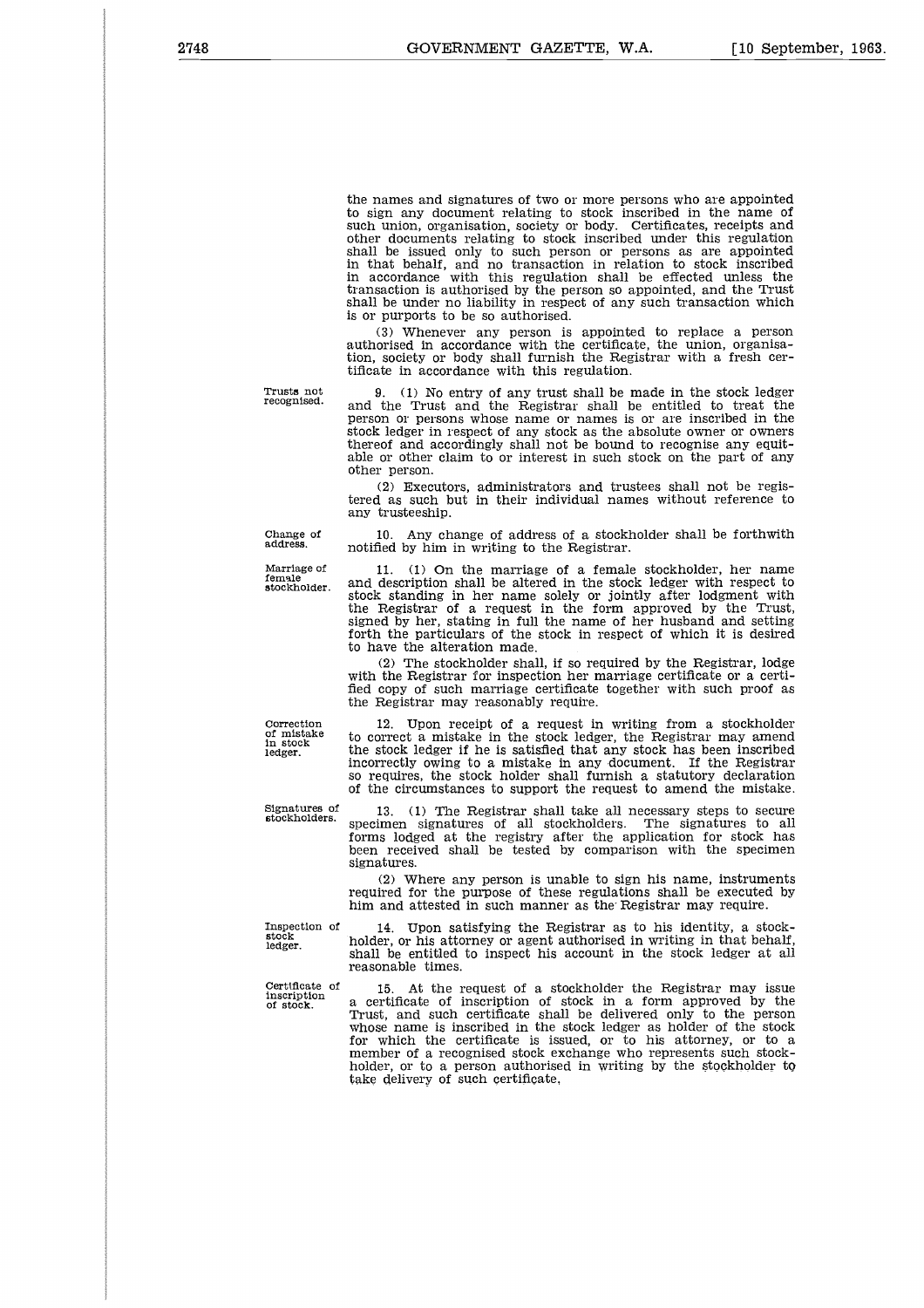#### Part III.—Transfers and Transmissions of Stock.

16. (1) The Registrar shall keep at the office books to be Transfers. called "Transfer Books" wherein all transfers of stock or any part thereof shall be entered and registered, which entries shall be numbered in such manner as the Trust shall determine.

A transfer of stock shall be in accordance with Form No. 2 in the schedule, and shall be signed or, in the case of a corporation, unless executed under power of attorney, be properly sealed, by both the transferor and the transferee, each of whom shall be notified of the completion of the transaction.

(3) In the case of a transfer or transmission from or to joint owners it shall be sufficient notice to the joint owners if the persor whose name is inscribed first in the stock ledger is notified of the completion of the transaction.

(4) Every party to the transfer shall sign the transfer of stock form in the presence of a witness, who shall be a Justice of the Peace, Commissioner of Affidavits, Commonwealth or State Commissioner for Declarations, notary public, solicitor, member of a recognised Stock Exchange, an officer of the Registry, a bank manager (who shall sign as such and add the bank stamp), or any other person approved by the Registrar. Such witness shall state the capacity in which he has attested the signature.

(5) A person (not being an officer of the Registry) shall not attest the signature to a transfer and acceptance unless the person whose signature he is attesting is personally known to him.

(6) Every transfer shall pass the right to all interest becoming due and payable after the date of registration thereof, so that the Trust shall not be under any necessity to apportion any such interest as between the transferor and the transferee.

agent mark a form of transfer of stock, that has been properly 17. The Registrar may at the request of any owner or his  $\frac{\text{Marking of}}{\text{form of the}}$ executed by the owner, with the words "Stock held against this stock. manager (who shall sign as such and add the bank stamp), or<br>any other person approved by the Registrar. Such witness shall<br>state the capacity in which he has attested the signature.<br>
(5) A person (not being an officer of any other person approved by the Registrar. Such witness shall<br>state the capacity in which he has attested the signature.<br>(5) A person (not being an officer of the Registry) shall not<br>attest the signature to a transfer an is so marked the Registrar shall refuse to give effect to any dealing in stock to which the transfer relates, within the period of fourteen days in respect of the amount of the inscription so marked, except on completion of the marked transfer. Nothing in this regulation shall prevent the owner from surrendering to the Registrar a marked form of transfer of stock for cancellation within the period of fourteen days provided that the form of transfer of stock has not been executed by a transferee. A form of transfer of stock may be regis-tered at any time within fourteen days after the time the Registrar has marked it, notwithstanding that the transferor after executing the transfer has died, or has become bankrupt or insolvent, but after the expiry of the period of fourteen days, the Registrar shall refuse to register the transfer if he has had notice of the death, bankruptcy or insolvency of the transferor.

18. The Registrar may, if he deems fit, forward to the stock- Notice of the stock-<br>er a notice of dealing in the form annuaved by the Trust on dealing. holder a notice of dealing in the form approved by the Trust on dealing. any application received by him relating to stock inscribed in the name of such stockholder, and the Registrar shall not register the transaction unless and until sufficient time has elapsed for a reply to be received.

transfer day; the transfer days will be Monday to Friday inclusive in each week between the hours of 10 a.m. and noon, and 1 p.m. 19. Every transfer of stock shall be lodged at the office on a Transfers to in each week between the hours of 10 a.m. and noon, and 1 p.m. day.<br>and 3 p.m. of each day, except when any of those days falls on a bank holiday.

transmitted shall be debited in the proper account in the stock fer or transmission of stock, the amount of stock transferred or 20. (1) As soon as possible after the registration of any trans- Entries in ledger and be forthwith credited in that ledger to the account of

form of transfer of

on a transfer be lodged

ledger. stock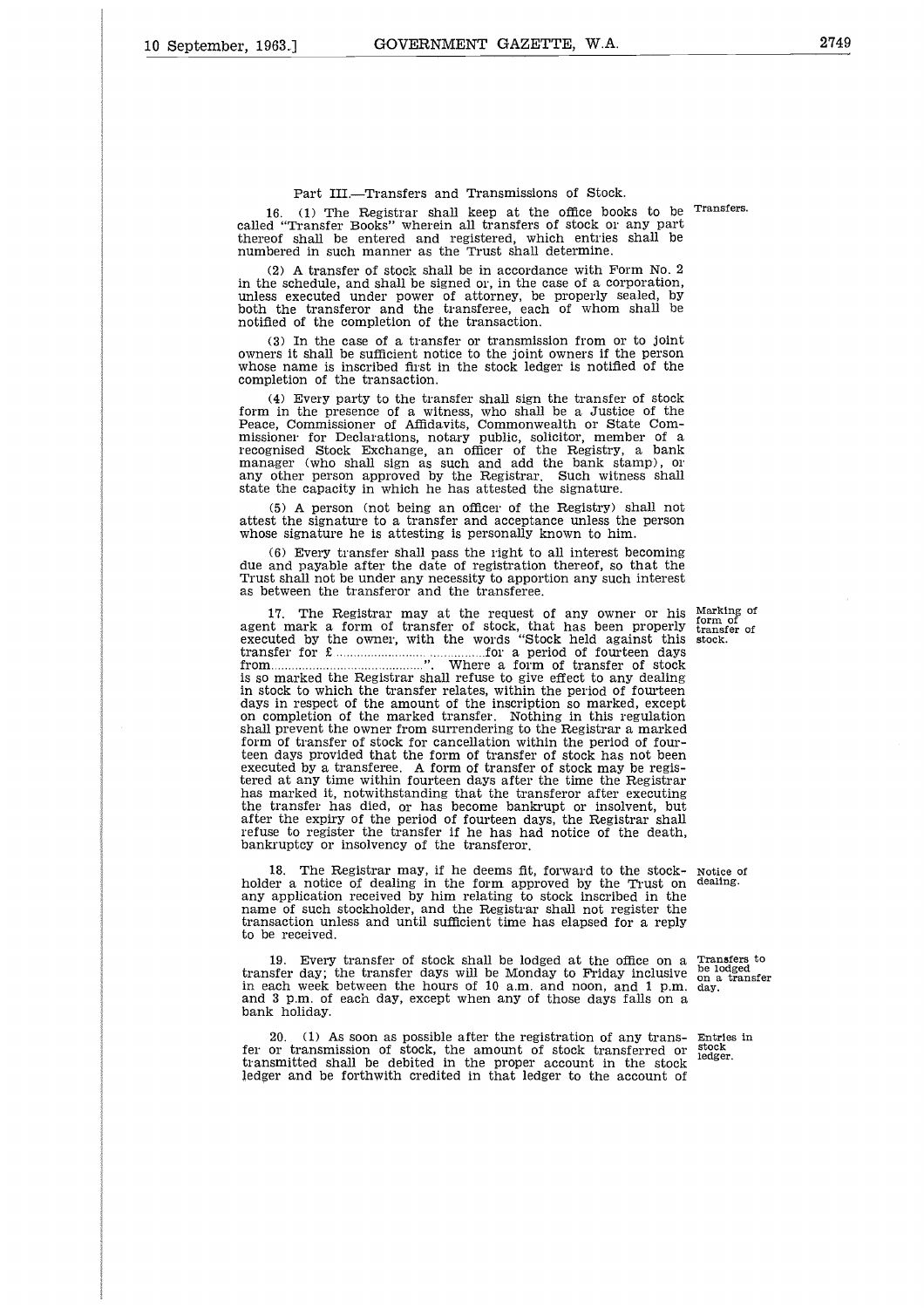the person or persons to whom it has been so transferred or transmitted, and the Registrar shall cause the stock ledger to be compared with the transfers and applications to ascertain that all the business transacted has been duly and properly entered and recorded.

(2) Registration shall not be made of any application for transfer, or any other transaction that would affect the balance of stock inscribed, received within fourteen days prior to the date on which interest is due, or during the period of twenty-one days immediately preceding the date of maturity of stock.

Deceased stockholders

21. (1) (a) The executor, administrator or trustee of the estate of a deceased stockholder (not being one of several joint stockholders) shall be the only person recognised by the Trust as having any title to the stock inscribed in the name of the deceased stockholder.

(b) Application for transmission in relation to any such stock shall be made in accordance with regulation 22 of these regulations.

(2) (a) On the death of one of the holders in a joint account relating to stock, the survivor or survivors in the joint account shall be the only person or persons recognised by the Trust as having any title to or interest in the stock.

(b) The death of that joint holder may be proved by the production of probate of his will, letters of administration of his estate or a certificate of his death, supported if required by the Registrar by a statutory declaration that satisfies the Registrar as to the identity of the deceased as such stockholder.

(c) On completion of the proof of death of a joint stockholder in a joint account and on receipt of an application in writing from the survivor or survivors in the joint account, the stock shall be registered in the name of the survivor or survivors.

Transmission of stock.

22. (1) (a) When any stock is to be transmitted in consequence of the death, bankruptcy or insolvency of any stockholder or for any reason other than a transfer under these regulations, an application for registration by transmission shall be lodged with the Registrar.

(b) The application shall be in accordance with Form No. 3 in the schedule and shall, if the Registrar so requires, be supported by a statutory declaration verifying the particulars contained in the application.

(2) The Registrar shall require the signature of a person who claims transmission of stock by virtue of his appointment as executor, administrator or trustee, to be verified to his satisfaction.

(3) The probate of the will, letters of administration of the estate, or an office copy of the adjudication or order of sequestration or vesting order, as the case may be, or any other document that authorises the transmission under this regulation shall be produced to the Registrar.

(4) The Registrar may require any document produced pursuant to this regulation to be left at the office at least two clear days before the stock to which it relates is dealt with under these regulations.

(5) The Registrar shall enter or cause to be entered particulars of such documents in a register.

Power of Registrar to dispense with production Or re-sealing of probate.

23. (1) Where a person dies leaving any stock of an amount not exceeding two hundred pounds the Trust may, on being satisfied that all duty payable in respect thereof under the provisions of the Administration Act, 1903 (as amended) has been paid or that no such duty is payable in respect thereof, dispense with the production of probate of the will or letters of administration of the estate as required by Regulation 21 of these regulations and may authorise the transmission of the stock to such person or persons as appear to the satisfaction of the Trust to be lawfully entitled thereto.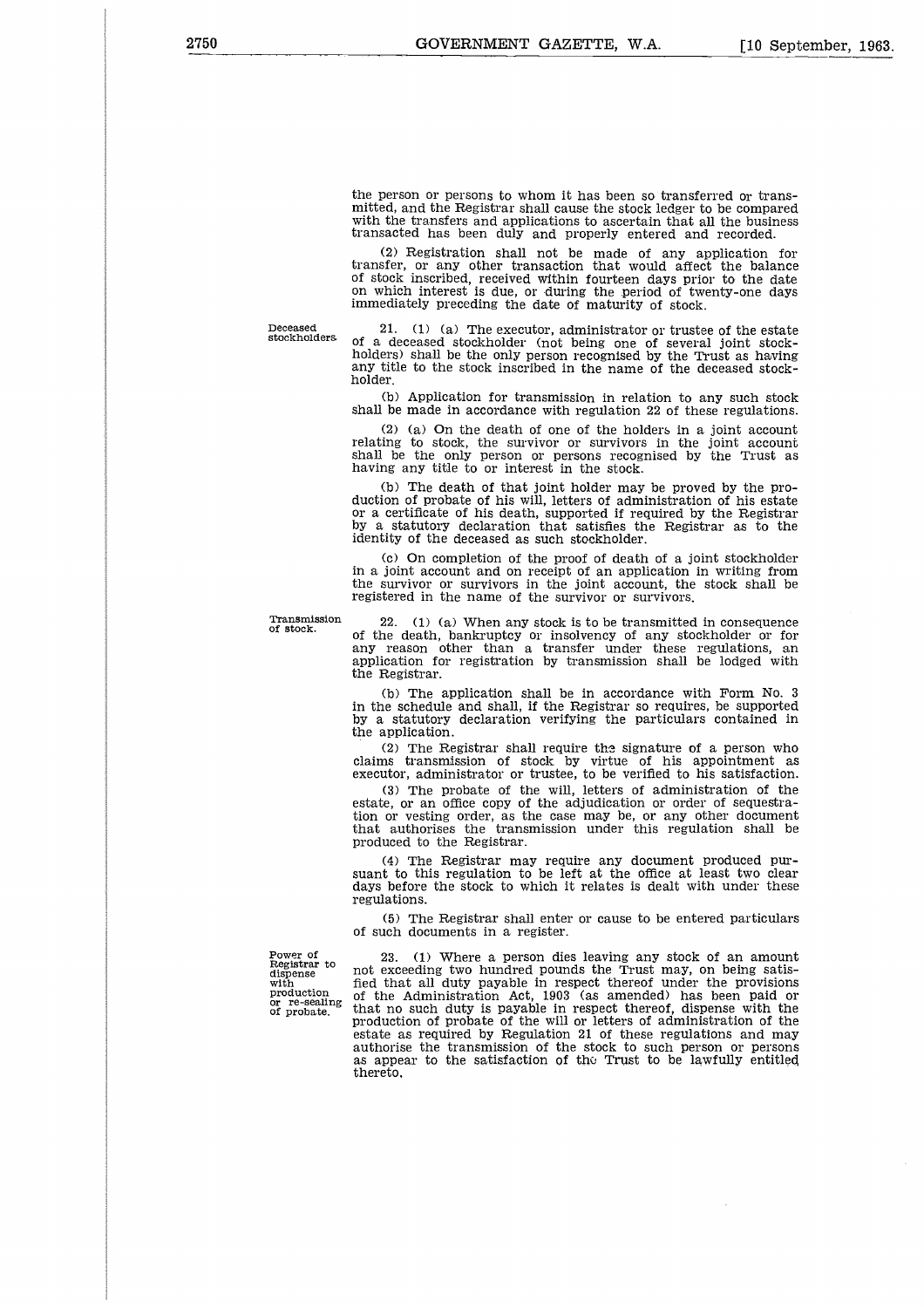(2) No person shall have any claim against the Trust in respect of any transmission in pursuance of this regulation, but nothing in this regulation shall relieve the person or persons to whom the stock is transmitted from any liability to account for or deal with the stock as required by law.

(3) A person is not required to re-seal in this State any probate of a will or letters of administration of an estate in order that a transmission of stock may be registered under these regulations if, in respect of the stock, the probate or letters of administration is or are produced to the Registrar together with the certificate of the Commissioner of Probate Duties of this State that no duty is payable under the Administration Act, 1903 (as amended), or his receipt evidencing that all duty payable under that Act has been paid.

24. (1) A person who becomes entitled to stock by transmission pursuant to these regulations may either himself be registered as the holder of the stock so transmitted, or instead of being himself registered may, with the approval of the Registrar, make such transfer of the stock as the stockholder from whom the same was transmitted could have made, and any such transfer shall be accompanied by such evidence in proof of the title of the transferor as the Registrar may reasonably require.

(2) Where the Registrar is satisfied that stock is inscribed in the name of the person whose property is required by law to be placed in the hands of the Public Trustee or of an officer holding a corresponding position in any other State or of any other officer charged with the duty of administering estates of deceased persons or missing persons or persons under disability (other than bankruptcy or insolvency), the Registrar may (notwithstanding the provisions of regulations 21 and 22 of these regula-tions) authorise the transmission of the stock to the name of the Public Trustee, the officer holding a corresponding position, or other officer, but before doing so, the Registrar may require a sufficient indemnity from the Public Trustee, the officer holding a corresponding position, or other officer. holding a<br>
other office<br>
deceased po<br>
deceased po<br>
(other than<br>
withstandin<br>
withstandin<br>
withstandin<br>
Fublic Trus<br>
officer, but<br>
ing position<br>
25. (1<br>
25. (1<br>
in writing.<br>
(2) Wh<br>
debentures<br>
coupons att

#### Part IV.—Issue of Debentures.

25. (1) All signatures on the face of debentures shall be made Issue of debentures.

(2) Where a loan is issued wholly or partly in the form of debentures the transactions relating to the debentures and the coupons attached thereto shall be recorded at the office in a general register of debentures.

(3) There shall be kept at the office, in a form approved by the Trust, records showing particulars of the debentures received, issued, surrendered, cancelled and on hand.

(4) Debentures may be purchased by any person, but if an owner has not attained or does not appear to the Registrar to have attained the age of eighteen years, the Registrar may deliver the debentures to the parent or guardian of the owner, and the receipt of the parent or guardian shall be a valid discharge to the Trust from all actions, suits, claims and demands in respect of the debentures so delivered.

(5) Before any debentures are issued to a purchaser, any overdue interest coupons shall be detached therefrom and cancelled.

(6) Where in any case debentures cannot be handed personally to the owner at the office the Registrar may arrange or cause to be arranged delivery of the debentures through a bank or other agency, and a receipt shall be obtained by the Registrar in exchange for all debentures delivered.

Persons entitled to be registered on trans-mission.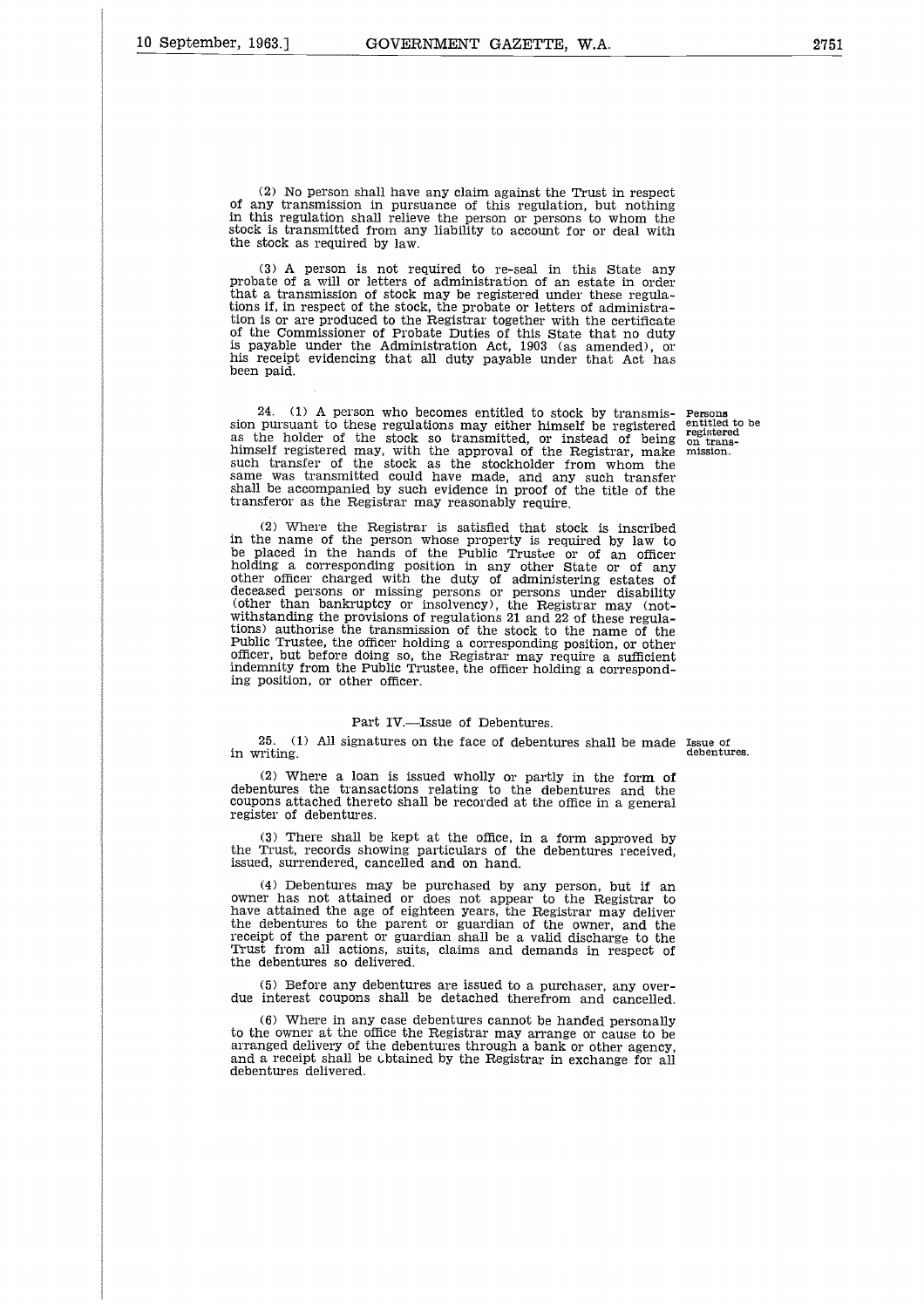the debentures to such person as he thinks fit.

Delivery of debentures not exceeding £200 on behalf of deceased persons.

Issue of debentures in exchange for stock.

quired by law.

27. (1) Upon application in a form approved by the Trust for the issue of debentures in exchange for stock and if the Trust accedes to such application, the Registrar shall debit the applicant's account in the stock ledger and issue to him or his order debentures of the same currency and rate of interest for the amount of the stock debited.

26. (1) Upon the death of a person who is entitled to receive from the Registrar any debentures not exceeding a face value of two hundred pounds, the Registrar may authorise the delivery of

(2) No person shall have any claim against the Trust in respect of any debentures delivered under this regulation but nothing in this regulation shall relieve the person to whom the debentures are delivered from accounting for or dealing with the debentures as re-

(2) Where debentures are issued in exchange for stock, the Registrar may demand the surrender of stock certificates or other relevant registry documents in exchange for those debentures.

(3) A receipt for debentures delivered shall be given to the Registrar by the applicant or his attorney or agent.

(4) Debentures shall not be issued in exchange for stock of which a person under the age of eighteen years or a person of unsound mind is the owner jointly with other persons not under legal disability, except in pursuance of an order of a Justice of the High Court or a Judge of the Supreme Court of a State or Territory.

(5) Debentures may be issued in exchange for stock inscribed in the name of a person of unsound mind jointly with other persons not under legal disability, upon receipt of an application in a form approved by the Trust, signed by the Master in Lunacy or such other person as may be authorised under the law of the Commonwealth or of any State or Territory to administer the estate on behalf of the person of unsound mind, and by the joint owners not under legal disability.

(6) Where an order has been made by a Justice of the High Court or a Judge of the Supreme Court of a State or Territory in relation to stock which is inscribed in the name of a person of unsound mind jointly with other persons not under any legal disability, it shall not be necessary for an application approved by the Trust for the issue of debentures in exchange for that stock to be signed by or on behalf of that person of unsound mind.

Issue of debentures in exchange for other debentures.

Inscription of stock in exchange for debentures.

28. Upon application in a form approved by the Trust, debentures may if the Trust accedes to such application be surrendered at the office in exchange for other debentures of a like amount, of the same currency and bearing the same rate of interest.

29. Upon application in a form approved by the Trust for the inscription of stock in exchange for debentures, and if the Trust accedes to such application, the Registrar shall inscribe stock of the same currency and rate of interest and for the amount of the debentures surrendered, and shall forward a notification of inscription to the person in whose name the stock is inscribed and shall issue a receipt for debentures so surrendered.

# Part V.—Payment of Interest. books to be closed for a period not exceeding fourteen days next

preceding any of the days on which interest on the stock is payable and the persons who on the day the books are so closed are inscribed as holders of stock shall be entitled to receive the interest

30. The Registrar shall cause the stock ledger and transfer

Stock ledger to be closed.

Interest on debentures. next payable thereon. 31. Interest on debentures shall be paid on presentation of interest coupons at the place for payment of interest mentioned in the coupons, except that the first interest due on any debentures may be paid in accordance with the conditions of the prospectus.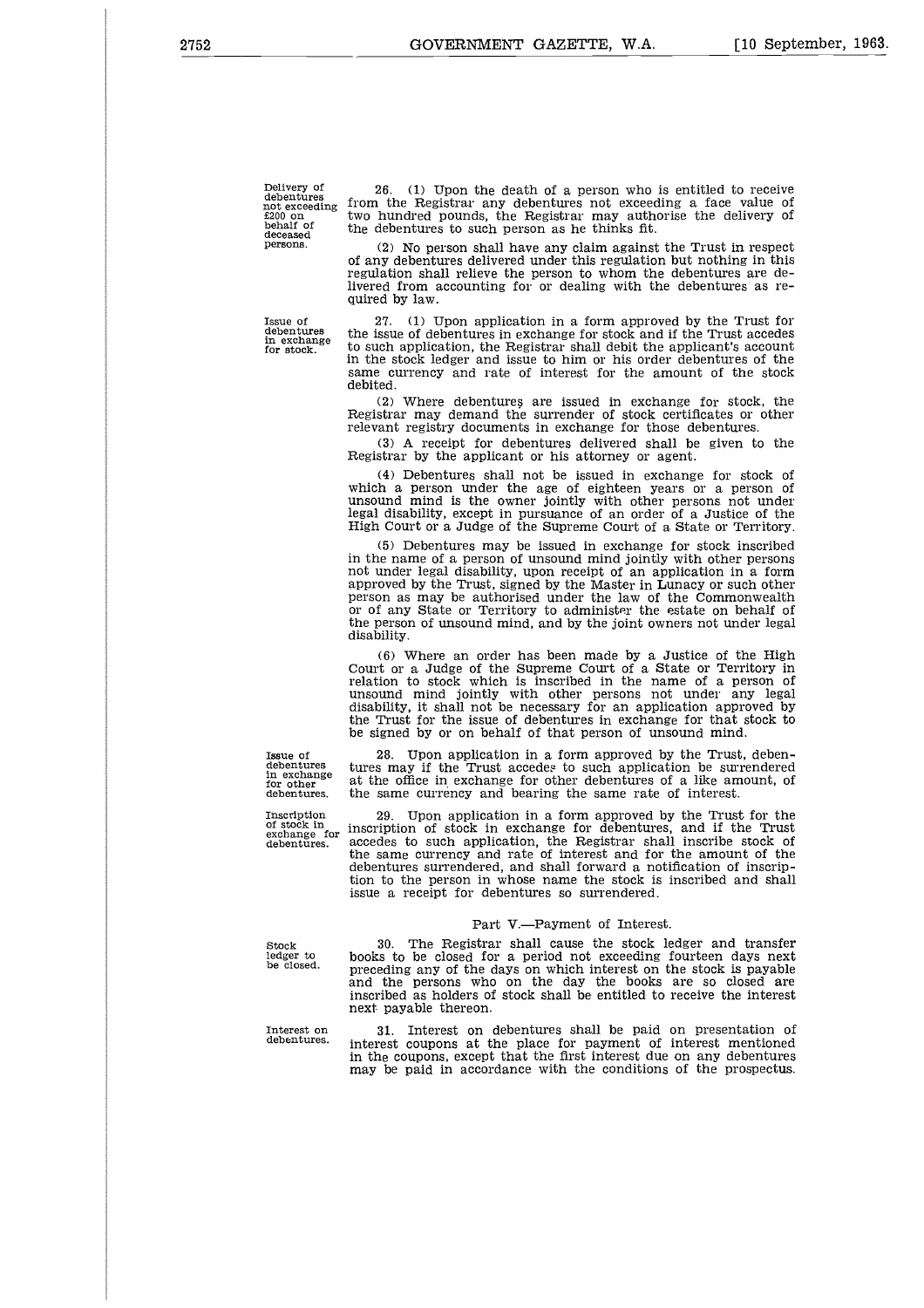32. Interest on stock shall be paid by one of the following methods:—

Payment of interest on inscribed stock.

- (1) Except as hereinafter provided or unless otherwise instructed by the stockholder, payment shall be made to the stockholder, or in the case of a joint account to the stockholder whose name is inscribed first in the stock ledger, by cheque sent by ordinary prepaid letter through the post, addressed to the stockholder at his address last notified to the Registrar before the closing of the stock ledger or to some person nominated in writing by the stockholder. Cheques shall be crossed "not negotiable" and shall be made payable to the order of the payee.
- (2) With the approval of the Trust and at the risk of the stockholder, by payment into an account in a bank within the Commonwealth.
- (3) Where stock is inscribed solely in the name of an infant, interest on such stock may be paid as directed by the stockholder, or at the discretion of the Registral may be paid to the infant's parent or guardian whose receipt shall be a valid discharge.
- (4) Where stock is inscribed in the name of an infant jointly with one or more other persons, the interest thereon may be paid to the infant jointly with that other person or those other persons, or at the discretion of the Registrar may be paid to the infant's parent or guardian jointly with that other person or those other persons.
- (5) Interest on stock inscribed in the name of an infant, or in the name of a person of unsound mind, jointly with others not under legal disability, may be paid as directed by the stockholders other than those under a disability, and without the concurrence of the infant or person of unsound mind, upon sufficient proof of legal disability being lodged with the Registrar.
- (6) Where, under the conditions of the issue of any loan, the Trust has provided that the first payment of interest on any stock shall be made to the person to whom the stock was originally allotted, the original allottee shall for the purpose of the first payment of interest be deemed to he the stockholder or owner under this regulation.

33. The receipt of any one stockholder, or of his attorney or agent duly authorised by the stockholder in that behalf, in the case of stock inscribed in more than one name for any interest or for any document relating to such stock, shall be full and sufficient discharge to the Trust in respect thereof but with regard to the payment of principal a discharge shall be given by all stockholders in a joint account.

### Part VI.—General.

34. (1) In every case before acting on any power of attorney Powers of Registrary shall require from the attorney. the Registrar shall require from the attorney a declaration that he has not received notice of revocation of the power of attorney by the death of the donor of the power or otherwise.

(2) The Registrar may act on any power of attorney which in his opinion contains full power to act for any purpose in relation to stock.

(3) The Registrar may require a power of attorney to be left at the registry at least two clear days before it is acted upon.

(4) Particulars of every power of attorney left at the registry for notation shall be entered by the Registrar in a register.

35. Stockholders may by agreement with the Registrar arrange Repayment for repayment, when due, of the principal sum into a bank account. <sup>of principal</sup>

Receipts of joint stockholders.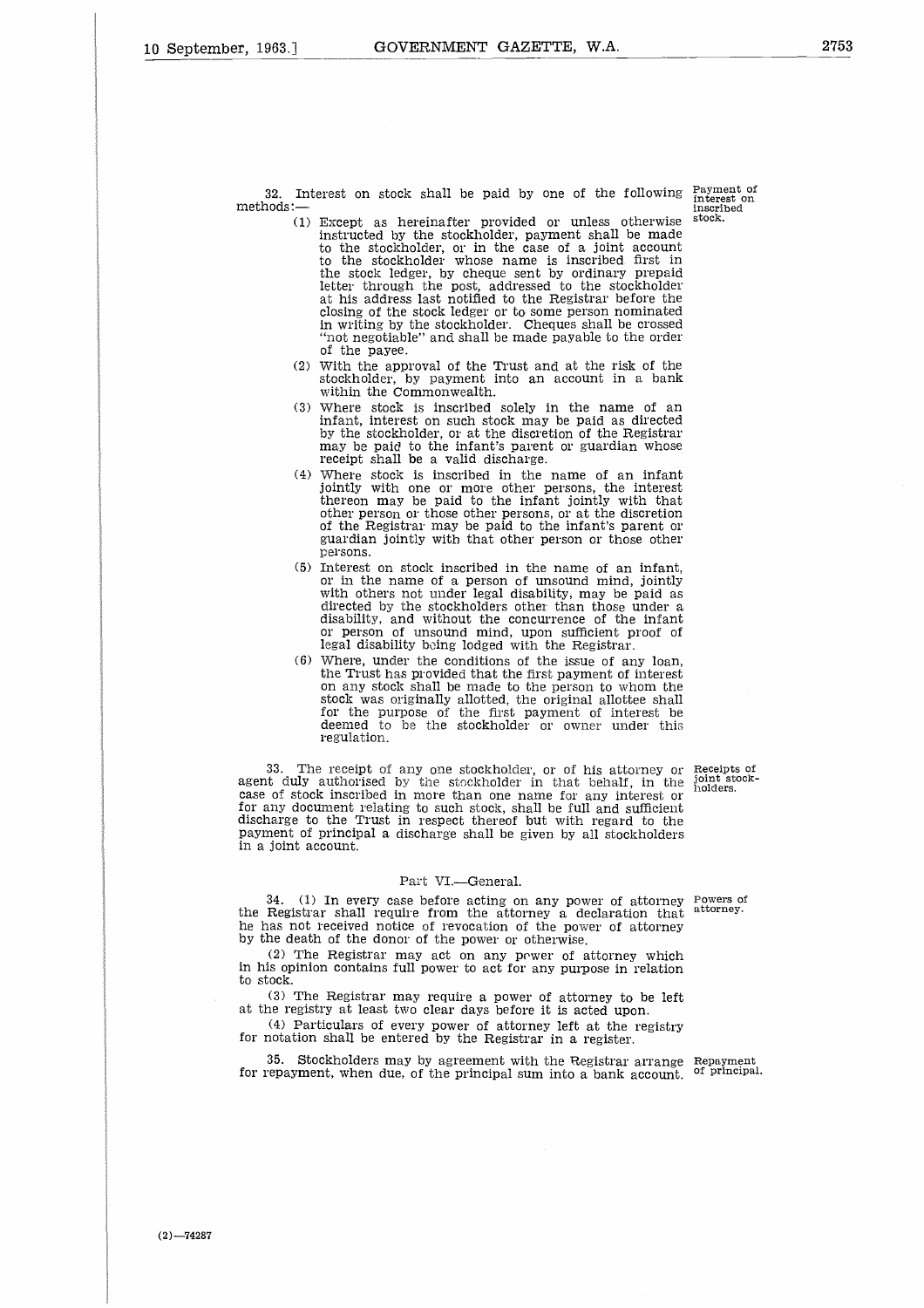General provisions.

36. (1) The Registrar shall take and observe all possible pre-cautions for the security of the stock to its owner and to guard against fraud or improper transactions.

(2) No erasures shall be made in the stock ledger, and errors shall be ruled through and correct entries made.

Secrecy.

37. (1) No person other than the officer or officers appointed by the Auditor General to audit transactions, and the Registrar and officers of the Trust immediately engaged on inscribed stock business and approved by the Registrar, shall have access to any books, forms or other records.

(2) All officers so appointed or approved shall not divulge any information coming to their knowledge in the course of their duties, except as necessary in the transaction of business or as required by law. Notes the bearer of payment of any state of their duties,<br>except as necessary in the transaction of business or as required<br>by law.<br>Form No. 1.<br>Fremantle Harbour Trust.<br>DEBENTURE.<br>(Issued under the Fremantle Harbour Trust unise<br>:se<br>ss<br>£..<br>fr

#### Form No. 1

#### Fremantle Harbour Trust.

#### **DEBENTURE**

(Issued under the Fremantle Harbour Trust Act, 1902 (as amended) .)

Transferable by Delivery.

at the Principal Office of the Commonwealth Trading Bank of Australia at Canberra, Sydney, Melbourne, Adelaide, Brisbane, Perth and Hobart, or at the Head Office of the Fremantle Harbour Trust at Fremantle of pounds together with interest at the rate for the time being payable thereon as provided in the Fremantle Harbour Trust Act, 1902 (as amended), and in accor-dance with the attached coupons. Such sums are hereby charged and secured upon the income (within the meaning of the said Act) of the Fremantle Harbour Trust. government free<br>two payment free<br>the monomonical depth of the Free<br>name, Adelaide, Big<br>dourne, Adelaide, Big<br>starting free the monomonical depth of the meaning of<br>the meaning of<br>the meaning of the meaning of the Harbour Tr Australia at Canberra, S.<br>
Australia at Canberra, S.<br>
at Fremantle of.................<br>
the rate for the time i<br>
Fremantle Harbour Trus<br>
dance with the attached<br>
and secured upon the in<br>
of the Fremantle Harbo<br>
19........<br> repar it report<br>Externe par it seems belive to pay Delive to pay on the set of the set of the set of the set of the set of the set of the set of the set of the set of the set of the set of the set of the set of the set of the set of the set of the set of the

The principal is repayable on the 19.......

The Official Seal of the Fremantle Harbour Trust was affixed hereto on the

Chairman (or his Deputy).

Secretary.

#### COUPON.

## Fremantle Harbour Trust.

Interest Coupon No

The Official Seal of the Fremantle Harbour Trust<br>
thereto on the<br>
in the presence of<br>
in the presence of<br>
interest containman (or his E<br>
coupled a principal sum of £...<br>
The COUPON.<br>
Fremantle Harbour Trust.<br>
Debenture No For half year's interest at the rate prescribed by the Fremantle Harbour Trust Act, 1902 (as amended), due the ...<br>n<br>0.<br>n<br>r day of <sup>19</sup> calculated on the faee value of the debenture and payable free of exchange upon the delivery of the coupon at the Principal Office of the Commonwealth Trading Bank of Australia at Canberra, Sydney, Melbourne, Adelaide, Bris-bane, Perth and Hobart, or at the Head Office of the Fremantle Harbour Trust at Fremantle.

> . . . . . . . . . . . . . . Secretary.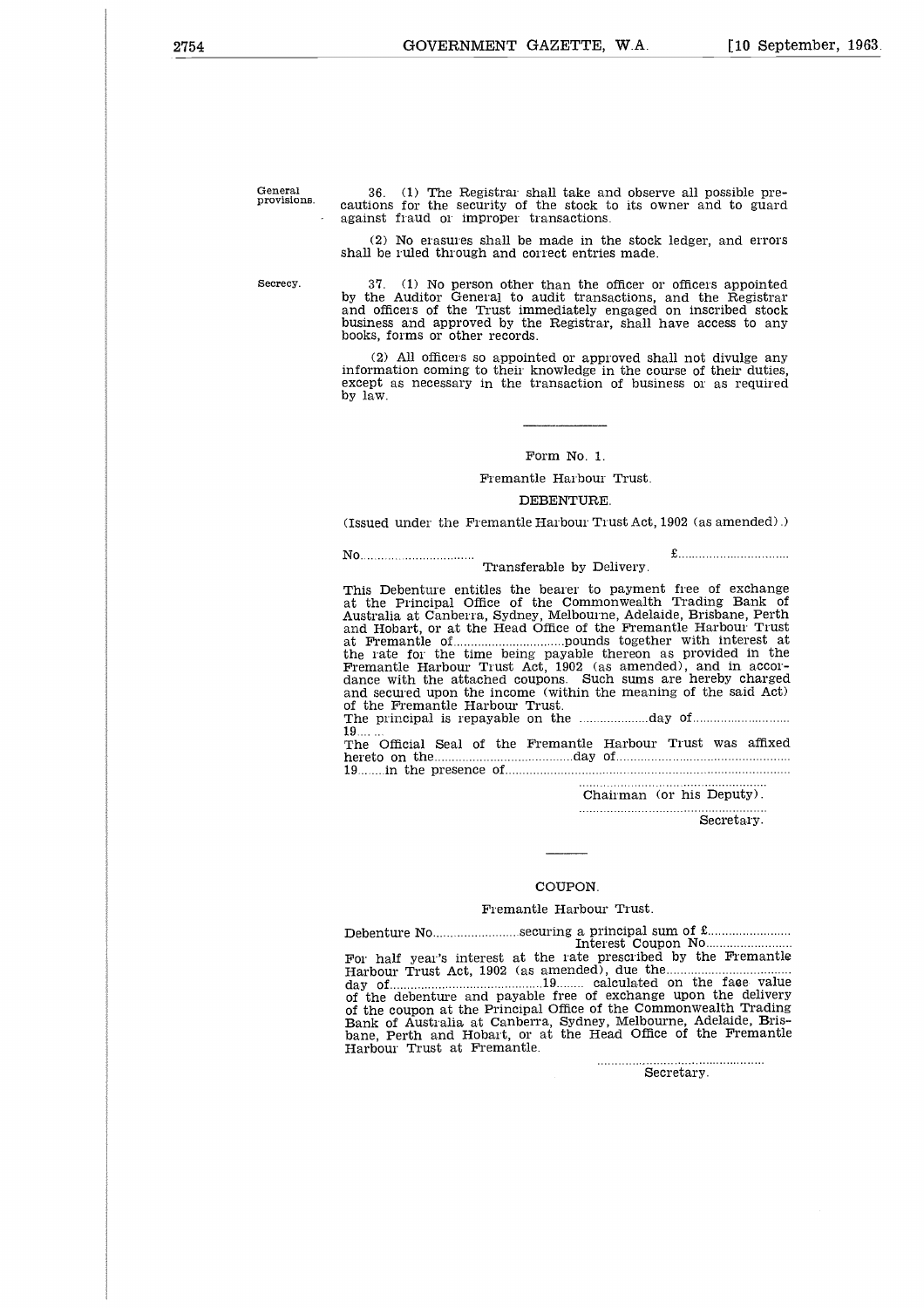# Form No. 2.

# Fremantle Harbour Trust.

## Inscribed Stock.

## TRANSFER OF STOCK.

|         |                                                                                                                                | Form No. 2.                                                                                                                                                                                                                                                                                                                                                   |  |  |  |
|---------|--------------------------------------------------------------------------------------------------------------------------------|---------------------------------------------------------------------------------------------------------------------------------------------------------------------------------------------------------------------------------------------------------------------------------------------------------------------------------------------------------------|--|--|--|
|         |                                                                                                                                | Fremantle Harbour Trust.                                                                                                                                                                                                                                                                                                                                      |  |  |  |
|         |                                                                                                                                | Inscribed Stock.                                                                                                                                                                                                                                                                                                                                              |  |  |  |
|         |                                                                                                                                | TRANSFER OF STOCK.                                                                                                                                                                                                                                                                                                                                            |  |  |  |
|         |                                                                                                                                | Note.—Before executing this Transfer, read carefully the instructional notes                                                                                                                                                                                                                                                                                  |  |  |  |
|         | Office Use Only.                                                                                                               | (Transferor's full name(s), address and<br>occupation.)                                                                                                                                                                                                                                                                                                       |  |  |  |
|         |                                                                                                                                |                                                                                                                                                                                                                                                                                                                                                               |  |  |  |
|         |                                                                                                                                | Cr. Stock Register in consideration of the sum of f                                                                                                                                                                                                                                                                                                           |  |  |  |
|         |                                                                                                                                |                                                                                                                                                                                                                                                                                                                                                               |  |  |  |
|         |                                                                                                                                |                                                                                                                                                                                                                                                                                                                                                               |  |  |  |
| Trust.  |                                                                                                                                | (Transferee's full name(s), address and<br>occupation.)                                                                                                                                                                                                                                                                                                       |  |  |  |
|         |                                                                                                                                |                                                                                                                                                                                                                                                                                                                                                               |  |  |  |
|         |                                                                                                                                |                                                                                                                                                                                                                                                                                                                                                               |  |  |  |
|         |                                                                                                                                |                                                                                                                                                                                                                                                                                                                                                               |  |  |  |
|         | Notices sent:-                                                                                                                 | Fremantle Harbour Trust inscribed stock maturing                                                                                                                                                                                                                                                                                                              |  |  |  |
|         |                                                                                                                                | to the interest accrued thereon.                                                                                                                                                                                                                                                                                                                              |  |  |  |
|         |                                                                                                                                |                                                                                                                                                                                                                                                                                                                                                               |  |  |  |
|         |                                                                                                                                |                                                                                                                                                                                                                                                                                                                                                               |  |  |  |
|         |                                                                                                                                |                                                                                                                                                                                                                                                                                                                                                               |  |  |  |
|         |                                                                                                                                |                                                                                                                                                                                                                                                                                                                                                               |  |  |  |
|         |                                                                                                                                | (To whom—unless an Officer of the Registry—the person signing this<br>document is personally known. Also see footnotes.)                                                                                                                                                                                                                                      |  |  |  |
|         |                                                                                                                                |                                                                                                                                                                                                                                                                                                                                                               |  |  |  |
|         |                                                                                                                                |                                                                                                                                                                                                                                                                                                                                                               |  |  |  |
|         |                                                                                                                                | I/We hereby accept the Stock abovementioned transferred into my/our name(s)                                                                                                                                                                                                                                                                                   |  |  |  |
|         |                                                                                                                                |                                                                                                                                                                                                                                                                                                                                                               |  |  |  |
|         | Witness                                                                                                                        |                                                                                                                                                                                                                                                                                                                                                               |  |  |  |
|         | (To whom—unless an officer of the Registry—the person signing this<br>document is personally known. Also see footnotes.)       |                                                                                                                                                                                                                                                                                                                                                               |  |  |  |
|         |                                                                                                                                |                                                                                                                                                                                                                                                                                                                                                               |  |  |  |
|         |                                                                                                                                | Address …………………………………………………………………………………………                                                                                                                                                                                                                                                                                                                    |  |  |  |
| Notes : |                                                                                                                                |                                                                                                                                                                                                                                                                                                                                                               |  |  |  |
|         | (1) Where a person signs as a witness to more than one signature, such<br>must be stated beneath the signature of the witness. |                                                                                                                                                                                                                                                                                                                                                               |  |  |  |
|         |                                                                                                                                | (2) The witness must be a Justice of the Peace, Commissioner for Affidavits,<br>Commissioner for Declarations (Commonwealth or State), Notary<br>Public, Solicitor, member of a recognised Stock Exchange, a Bank Man-<br>ager (who shall sign as such and add the Bank stamp), an Officer of<br>the Registry or such other person as the Registrar approves. |  |  |  |
|         |                                                                                                                                |                                                                                                                                                                                                                                                                                                                                                               |  |  |  |
|         |                                                                                                                                |                                                                                                                                                                                                                                                                                                                                                               |  |  |  |
|         |                                                                                                                                |                                                                                                                                                                                                                                                                                                                                                               |  |  |  |